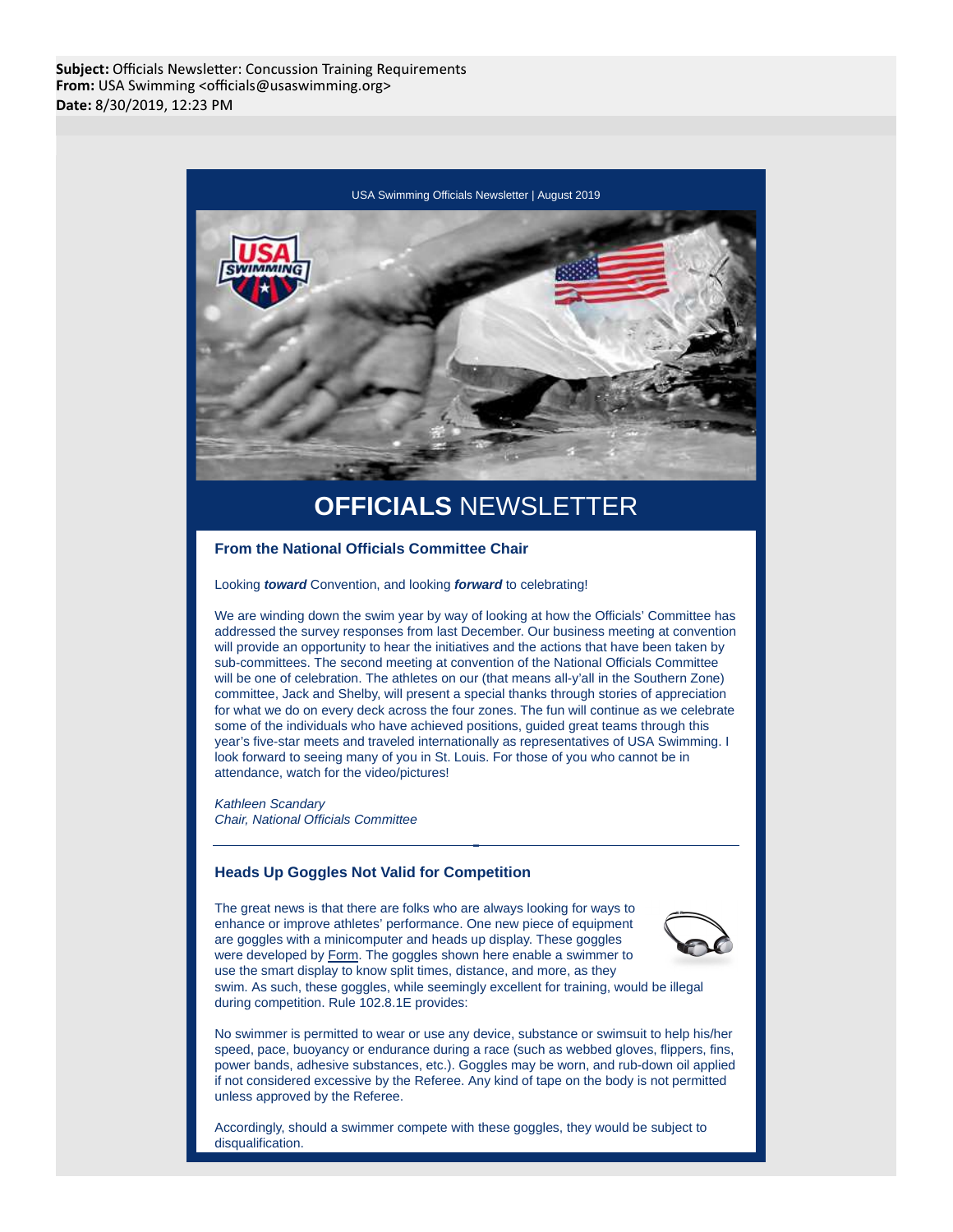Another developer is the VUZIX who has developed the Smart Swim™ head-up display for swimmers providing workout status and information in real-time, during uninterrupted swimming activities. There may be others, but the point is these devices while great for training, are not appropriate for competition.

Clark Hammond Chair, Rules & Regulations Committee



### **New Certification Requirement - Concussion Protocol Training**

This requirement is new for all coaches and officials in 2020. Though several states have previously passed concussion education requirements, **USA Swimming will now require all coaches and officials complete Concussion Protocol Training by January 1, 2020.**

- Courses from the Center for Disease Control and Prevention (CDC) or the National Federation of State High School Associations (NFHS), as well as individual states' required courses will satisfy the USA Swimming requirement. (For example, if a coach lives/coaches in a state with a concussion education requirement, he/she must only complete this requirement and will not need to complete an additional course). Many high school coaches will have already completed the NFHS training.
- **For USA Swimming membership, coaches and officials must successfully complete concussion and head injury education at least once**. Individual states may require annual or continuing education and coaches/officials must abide by the requirements of their home state or states in which they coach or officiate.
- This requirement is necessary to avoid personal liability for concussion/head strike incidents, ensuring our insurers will continue to provide liability insurance protection to USA Swimming, coaches, officials and clubs.
- Please direct questions about Concussion Protocol Training to George Ward at gward@usaswimming.org. A FAQ document is also posted on the website.

# **Summer International Championship Meet Reports**

#### **Cecil Gordon - Pan American Games - Lima, Peru**

With the exception of the Olympics the Pan Am Games are host to more sporting disciplines than any other international competition.The meet was outstanding and the U.S. team dominated the swimming competition. The newly constructed Videna Aquatic Center was a sellout each night of competition. The atmosphere boasted a lively Caribbean flavor with festive music and an energetic crowd.

As a member of the UANA TSC my role varied each day at the meet. On Day 1 I was deck referee for the women's competition. My Starter was Lisa Vetterlein, who did an outstanding job. Having worked other meets together, we were both comfortable setting the tone as the first team up. Day 2 found me in the Control Room, working closely with the Omega crew, monitoring all the activity on deck (DQs and early relay takeoffs). Day 3 was spent in Call Room #2. This was a first for me. It was a fun learning experience checking credentials and lining up the athletes for Finals' introductions. I was a stroke judge on Day 4. The highlight of Day 4 was presenting the awards for three of the events. It was quite a challenge going to and fro - working as an official and running to the Awards Room. Finally, Day 5 found me in Lane 4 as a judge on the turn end of the pool. "Wet" was the order of the day as a counter for the 1500.

The experience was awesome and I look forward to the UANA Cup returning to Lima in February, 2020.

## **Lisa Vetterlein - Pan American Games - Lima, Peru**

Fue un fantastico encuentro de natación y una experiencia oficiante impresionante. It was a fantastic swim meet and awesome officiating experience! I speak very limited Español,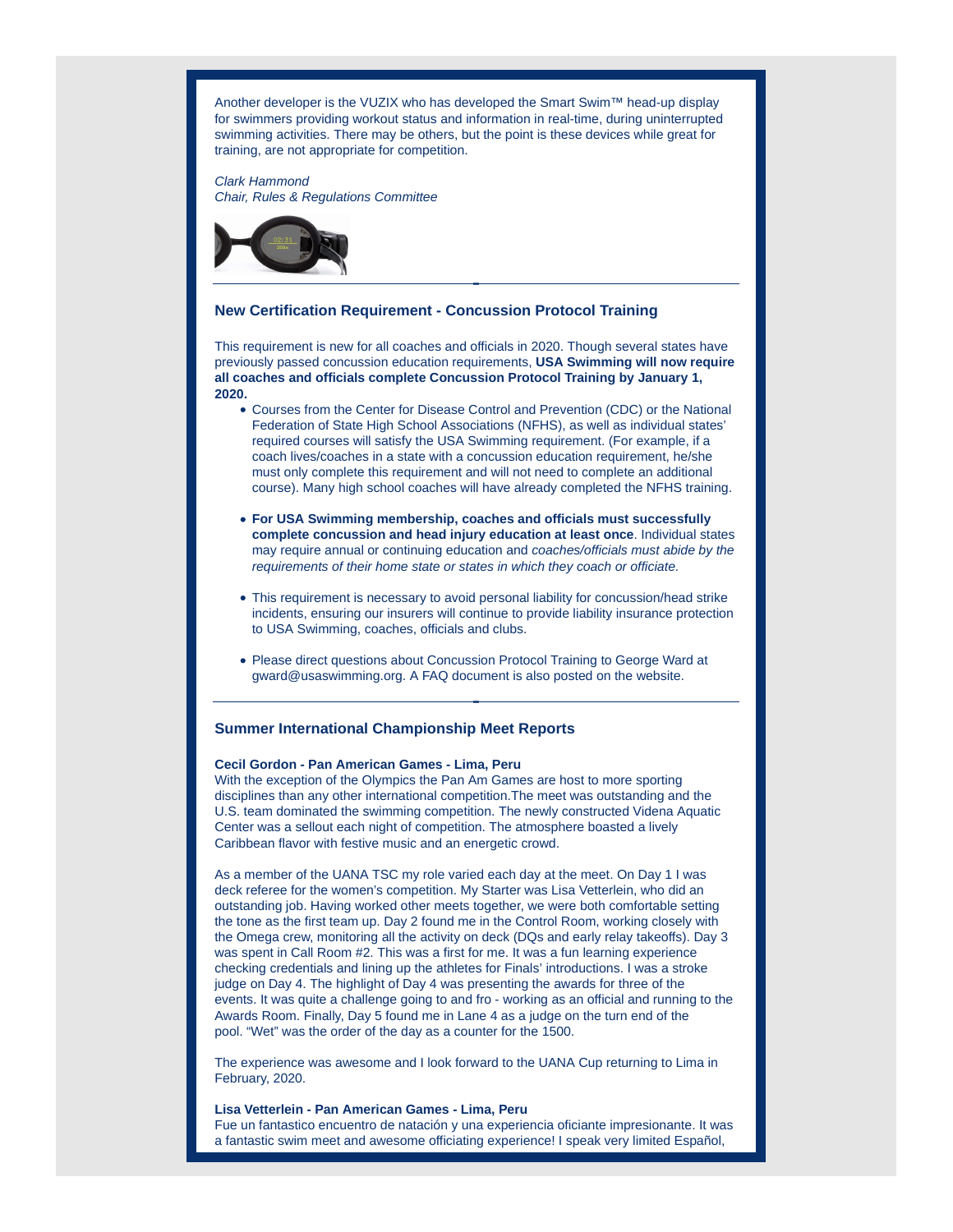and while translator apps were not always necessary, I enjoyed several one-on-one conversations using them.

The first day (after uniforms) was the technical meeting for the coaches, and a roll call of the countries was taken. I was awestruck by the number of countries and islands being represented (and that I would love to visit) and the incredible opportunity to be a part of this swim meet.

While there were many Pan American records broken and celebration of those, this meet was like no other. Every moment was a celebration. Prior to the start of the meet, music was being played and the spectators danced waiting for their moment to be shown on the televised screens. I can now do the Macarena correctly (I think). More unusual for me to witness, from the moment the start signal sounded (almost before the athletes hit the water) music began again.

Another huge take-away was the mere fact, that regardless of country, officials are an incredibly committed, wonderful group of people and boundaries recede into the background. Thank you again for the opportunity.

#### **Wayne Shulby - World Championships - Gwangju, Korea**

You may have noticed the pink coats at finals, but that wasn't the only thing different from a typical US championship meet. This was the first meet where FINA officially used the underwater cameras. They used the system like the US does. Once a call was received, the referees in the video room would review the call and determine if the video supported, overturned the call, or was inconclusive. Coaches could review the video if a disqualification was made. The video review was well received by the officials and coaches. I would not be surprised if we see it in use at the Tokyo games next summer.

One of the differences with a FINA meet is the disqualification process. If the Inspector of Turns (Turn judge) or Inspector of Stroke has a call, they get the attention of the Chief Inspector of Turn (CJ) who radios the referee that there is a call in "x" lane at "xxx" meters. The reserve is sent in and the judge reports directly to the referee to discuss the call. If a call is accepted, the inspector writes the disqualification in long hand (using a cheat sheet,) which is then signed and accepted by the referee. The disqualification is displayed on the board and announced by the announcer. The next heat is not started until all disqualifications/timing issues are resolved. In USA meets, the CJ would vet the judges call and radio the call to the referee who would then accept the call. The CJ would write up the DQ slip and inform the swimmer upon completion of their swim of the disqualification. Subsequent heats would continue while the DQ is processed.

It was a great experience. I witnessed some great swims and made some new friends, so in many ways it was the same as any other meet.

# **Robert Broyles - World Junior Championships - Budapest, Hungary**

Top 10 things I (re) learned as an ITO at the 2019 World Jr Championships in Budapest

- 10) I am appreciative/ thankful for USA Swimming officials and our training.
- 9) I am very appreciative and thankful for USA Swimming starters and our training.
- 8) One should not take cold drinks for granted.
- 7} Always bring your own pen.
- 6) At a FINA event, a briefing is the true intent of the root word.
- 5) One size larger than what you usually wear is a good plan.
- 4) Watching freestyle turns over the top still makes me crazy.
- 3) Being Chief Inspector of Turns, like CJ, is the "dry side" of officiating.
- 2) Team USA is fun to watch!!!
- 1) Stroke and Turn may indeed be the universal language!

Thank you for the opportunity to represent the USA in Budapest. I enjoyed working with the international and Hungarian officials and the FINA Technical Swimming Committee in what could be the best permanent swimming facility in the world. This meet was a well-run event that would match up to anything we do in the USA.

## **Learning Opportunities for Officials**

My presentation at the LSC Officials' Chairs workshop focused on learning opportunities for officials. I encouraged LSC Officials' Chairs to ask themselves, "What do your learning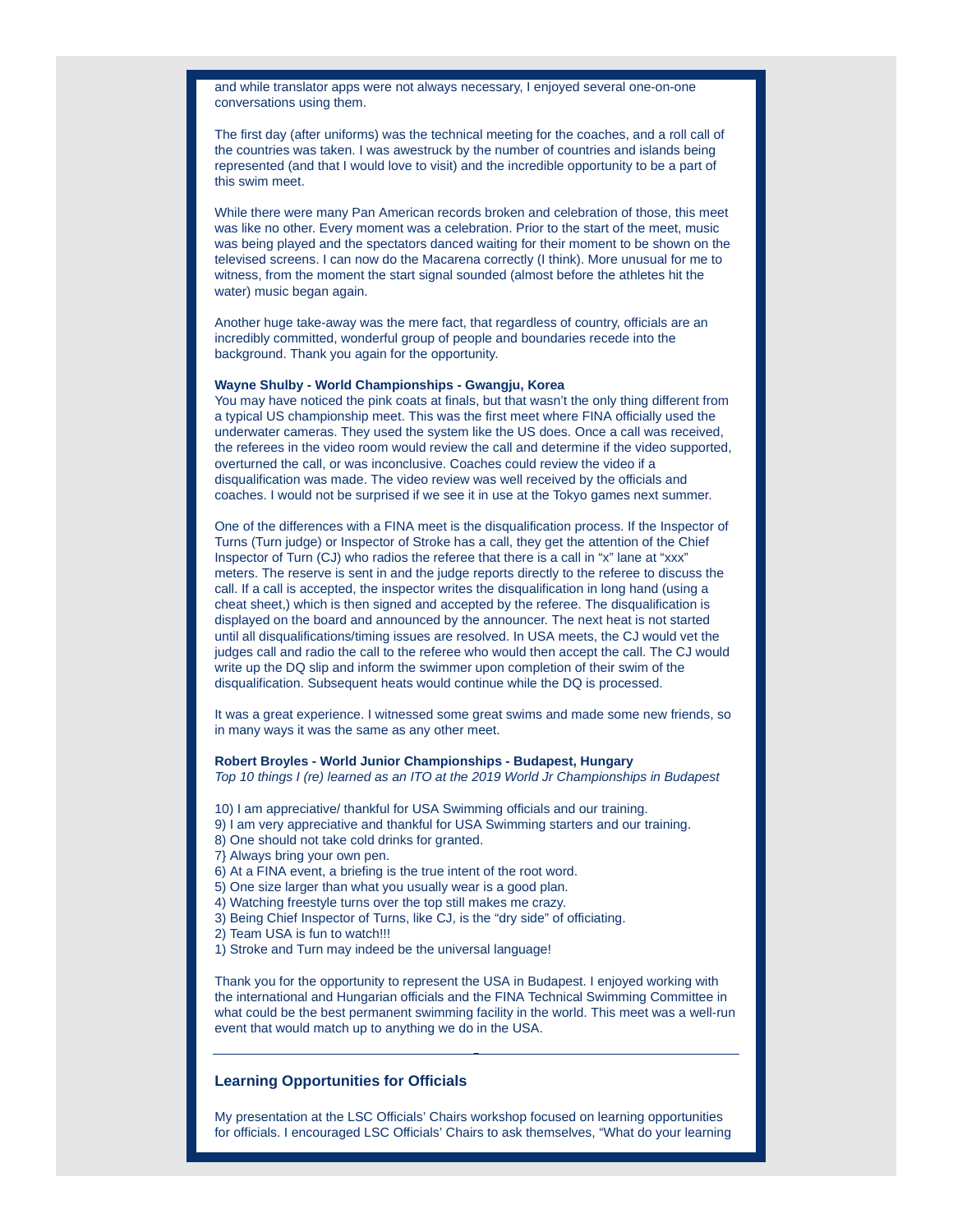opportunities look like?" We focused on three learning styles – visual, auditory, and kinesthetic – and how we can incorporate each learning style into clinics and trainings for stroke and turn, starter, and deck referee positions.

#### **Some questions to consider regarding clinics and trainings include:**

• Do your learning opportunities take into account the 3 different learning styles?

- How might you include a different learning style in your existing training?
- For each position, are there various learning opportunities, or are some only on deck training?
- What kind of challenges do you face in delivering training?

• How flexible is your training?

Set times each season?

Set locations?

On demand?

• Are there non-traditional ways you can address the challenges you face? Between sessions opportunities

Opportunities at practice

Swim lesson observations for incorrect strokes

Meeting w/ food (potluck? restaurant?) to review situations/resolutions

Finding ways to address your challenges while incorporating the various learning styles will help you develop and deliver both traditional and non-traditional training and mentoring opportunities that meet the needs of all officials.

Anne Lawley Sub-Committee Chair, Education Sub-Committee

## **NCAA Officiating Application**

USA Swimming officials may apply to officiate at the NCAA Division I, II, and III National Championship meets. Click here for the link for the application to serve as an official during the 2020 NCAA Swimming and Diving Championships.

The deadline is Monday, October 14 at 5 p.m. ET for submitting the application and passing the rules test (swimming officials only). Please share this information with anyone else who may be interested in serving as a swimming or diving official for the 2020 NCAA championships.

Rules questions and/or interpretations should be directed to Greg Lockard, secretary-rules editor at greg@swimdiverules.com. If you have questions regarding the NCAA official's application, feel free to contact Robin L. Hale at rhale@ncaa.org.

## **Officials' Excellence Award July 2019**

Marcelle Arakaki - Hawaiian Swimming

Marcelle Arakaki has been an official for Hawaiian Swimming for over 20 years. Marcelle is the glue that keeps Hawaiian Swimming together. Marcelle comes to each and every meet early to help start setting all the equipment up. She makes sure everyone has what they need. Marcelle works in any position requested without hesitation. She has been Meet Referee for numerous State Championship meets. Marcelle has served as a deck official for six Junior Pan Pacific Championships. She regularly holds clinics for any teams on Oahu who have new



interested potential officials. Marcelle is one of our most knowledgeable officials in the state. She shares her knowledge while mentoring new officials. In the last couple of years, Marcelle decided she should learn the dry-side of conducting a meet. She has mastered the timing system as well as what it is to be an AO. She is a well-rounded, athlete focused official who is extremely deserving of this award.

**Congratulations, Marcelle!**